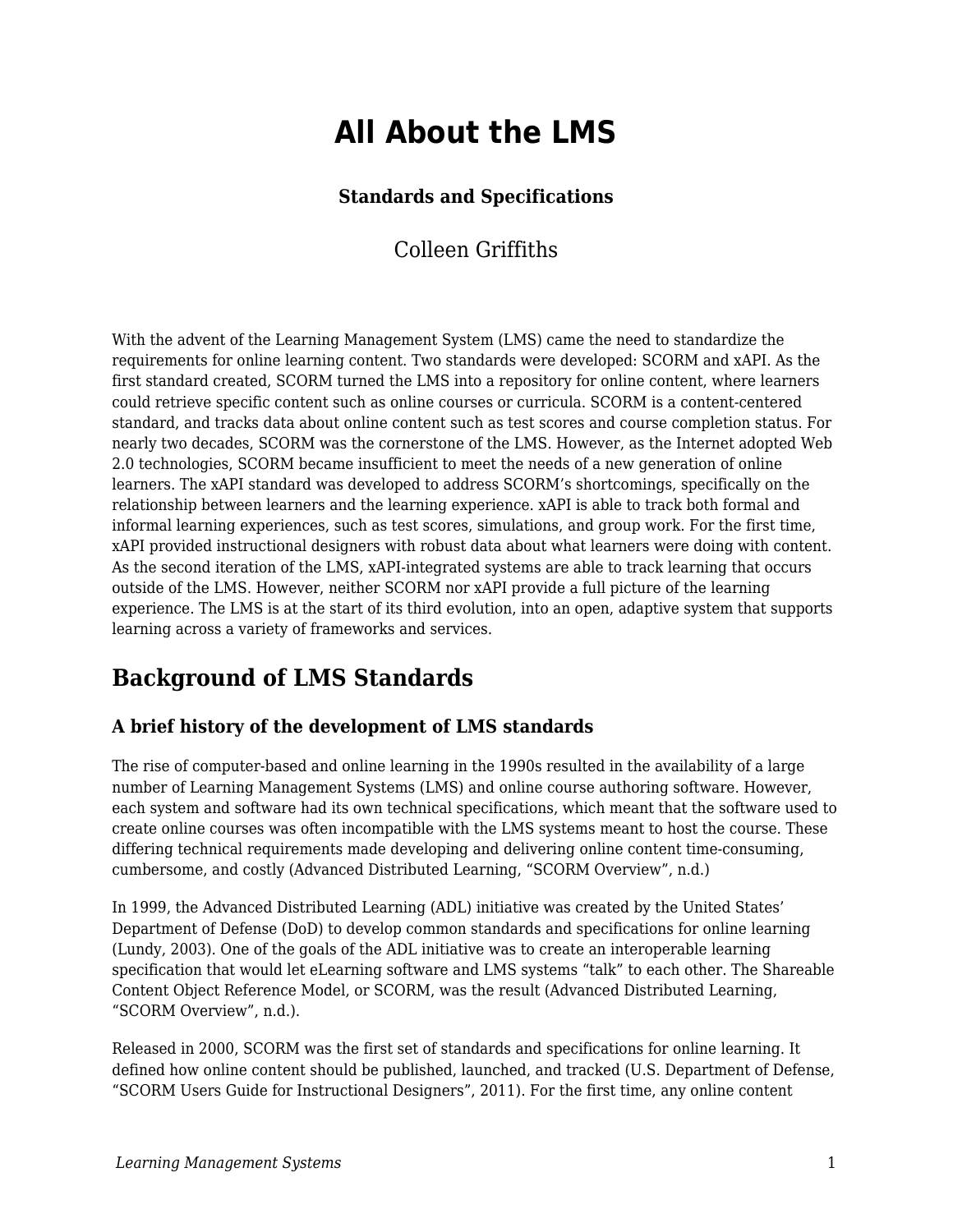developed with SCORM-compliant software could be hosted on any LMS, as long as the LMS was also compliant with the new standards. This greatly reduced the time, effort, and cost to develop and publish online content. Additionally, SCORM gave greater insight into user interactions with online content. SCORM's ability to track online content allowed instructional designers to see what content users were accessing, what their quiz scores were, as well as how many users were completing a course.

However, emerging technologies of mobile learning and cloud computing exposed limitations in the SCORM standard. SCORM was developed for self-paced, asynchronous online learning content that was accessible through an LMS. Such content did not work well on mobile devices, and the demand for learning content that was easily accessible from anywhere and on any device led to the need for a new set of online standards and specifications (Miller, Soh, Riley, & Samal, n.d).

The Experience API, or xAPI, was the result of this second initiative. Created by Project TinCan, the xAPI was designed to meet current and future requirements for online learning ("Project Tin Can Requirements", 2018). Released in 2013, the xAPI allows learning content to be launched from any application, on any device. Additionally, the xAPI tracks any learning-related activity done by a user. These learning experiences can include traditional eLearning courses, as well as informal learning activities, games, simulations, and group-based or social learning.

The xAPI went beyond reporting on test scores and course completions, and gave instructional designers specific, detailed information about what users were doing with learning content. For example, with the xAPI, instructional designers were able to see where in an online course users clicked, what content they are accessing or ignoring, and whether or not users went to a website to get more information after they completed the course.

Unlike SCORM, with xAPI all learning experience data is stored in a Learning Record Store (LRS) instead of an LMS. A growing number of instructional designers used xAPI in developing their courses, and the DoD added the xAPI as an online learning standard in 2017.

Currently, SCORM and xAPI are the two online learning standards recognized by the DoD (U.S. Department of Defense, 2017). As such, SCORM and xAPI have been adopted by the learning industry as the standards and specifications to use when developing and deploying any online learning content.

### **What is SCORM?**

SCORM stands for Shareable Content Object Reference Model. SCORM is a standard specification for publishing, launching, and tracking eLearning content such as course completions, quiz and test scores, and the number of pages or slides viewed. SCORM was the first specification developed for eLearning content. It is used to track self-paced, asynchronous eLearning content (Ostyn, 2003).

### **What is xAPI?**

Experience API, or xAPI, is a technical specification for tracking and sending learning statements to an LRS (Learning Record Store). The xAPI specification is the second-generation specification for eLearning content. It focuses on the relationship between the learner and the learning experience, and tracks all components that make up a learning activity. Examples of learning activities that xAPI can track include: games, simulations, real world performance, group work, and traditional eLearning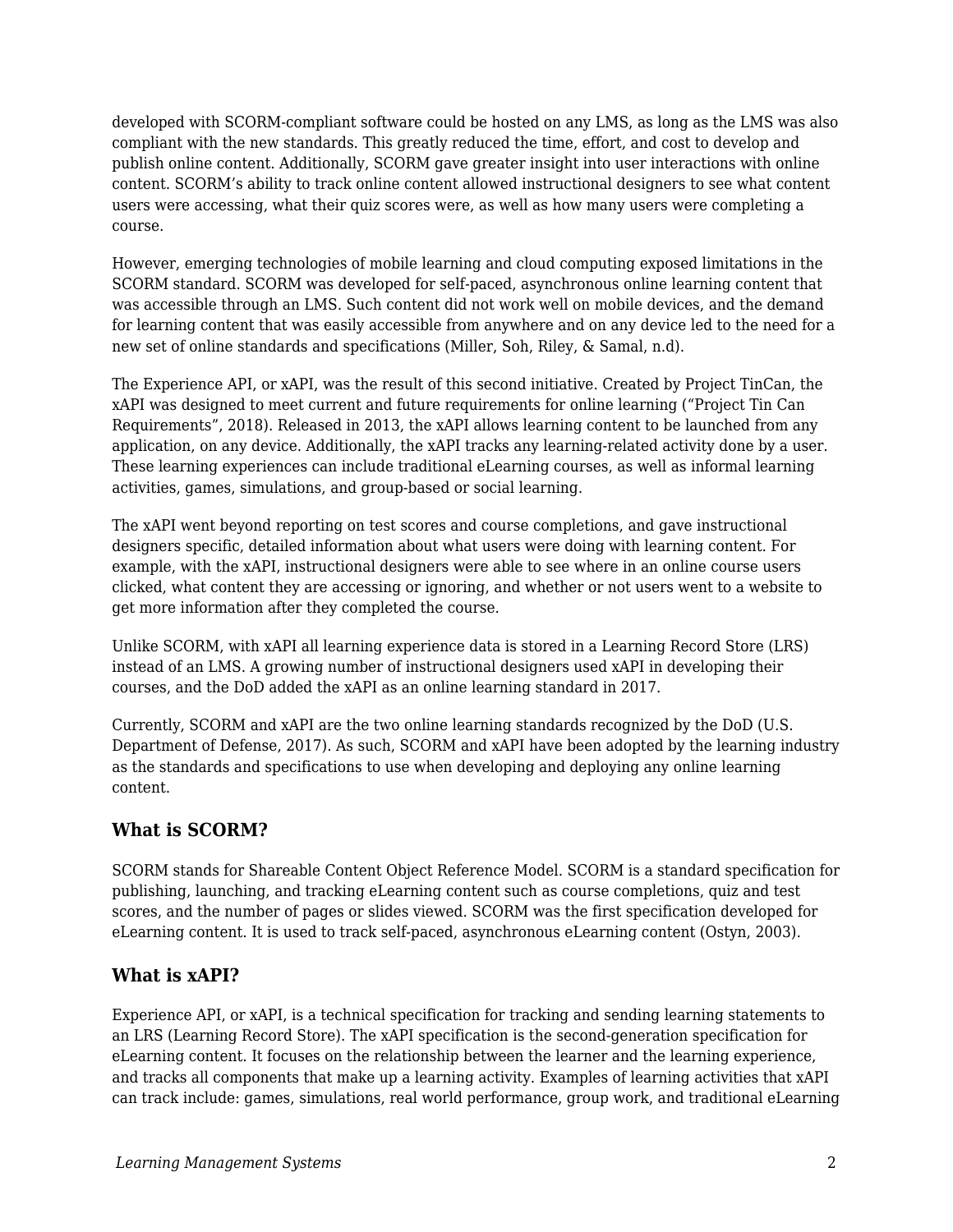content such as online courses, quizzes, and materials (Torrance, 2016).

## **LMS Standards and Specifications**

Two standards used by Learning Management Systems today are SCORM and xAPI.

### **SCORM**

#### **SCORM Standards**

These explain what SCORM enabled content should do:

- 1. **Be accessible.** All SCORM content can be uploaded to and accessed from any SCORMcompliant LMS that uses the same version of SCORM.
- 2. **Operate in multiple LMS systems.** All SCORM content delivered in one LMS can also be delivered in another LMS, either at the same or different times.
- 3. **Function independently of system or software changes.** Content can be launched despite upgrades to the LMS or content-authoring software.
- 4. **Be re-used or repurposed depending on learning needs.** SCORM content can be used by or altered to fit the needs of different learning audiences.

Source: U.S. Department of Defense, "SCORM Users Guide for Instructional Designers", 2011.

#### **SCORM Specifications**

These are the technical requirements that make SCORM content work with an LMS:

- 1. **Interoperability:** defines how web-based content and LMS systems communicate with each other. SCORM uses a combination of a common data model and application program interface (API) that standardizes communications between learning content and the LMS.
- 2. **Portability:** defines how to package online content for publishing to an LMS. All SCORM content is saved and uploaded to an LMS as a ZIP file.
- 3. **Reusability:** defines how to build lessons, modules, courses, and curricula; and how to attach metadata tags to content. All SCORM content is organized from the smallest learning object (lesson) to the largest (curricula). Metadata tags are added to each piece of content so that the content is easily located and accessed from an LMS.
- 4. **Sequencing:** defines how content is delivered to learners through navigation, and how to set the order in which learners receive content. Content can be set so that it is required, optional, or taken in a prescribed order.

Source: Advanced Distributed Learning, "SCORM Overview", n.d.

#### **xAPI**

#### **xAPI Standards**

These explain what xAPI enabled content should do:

1. **Access eLearning content using modern technology devices.** This includes desktop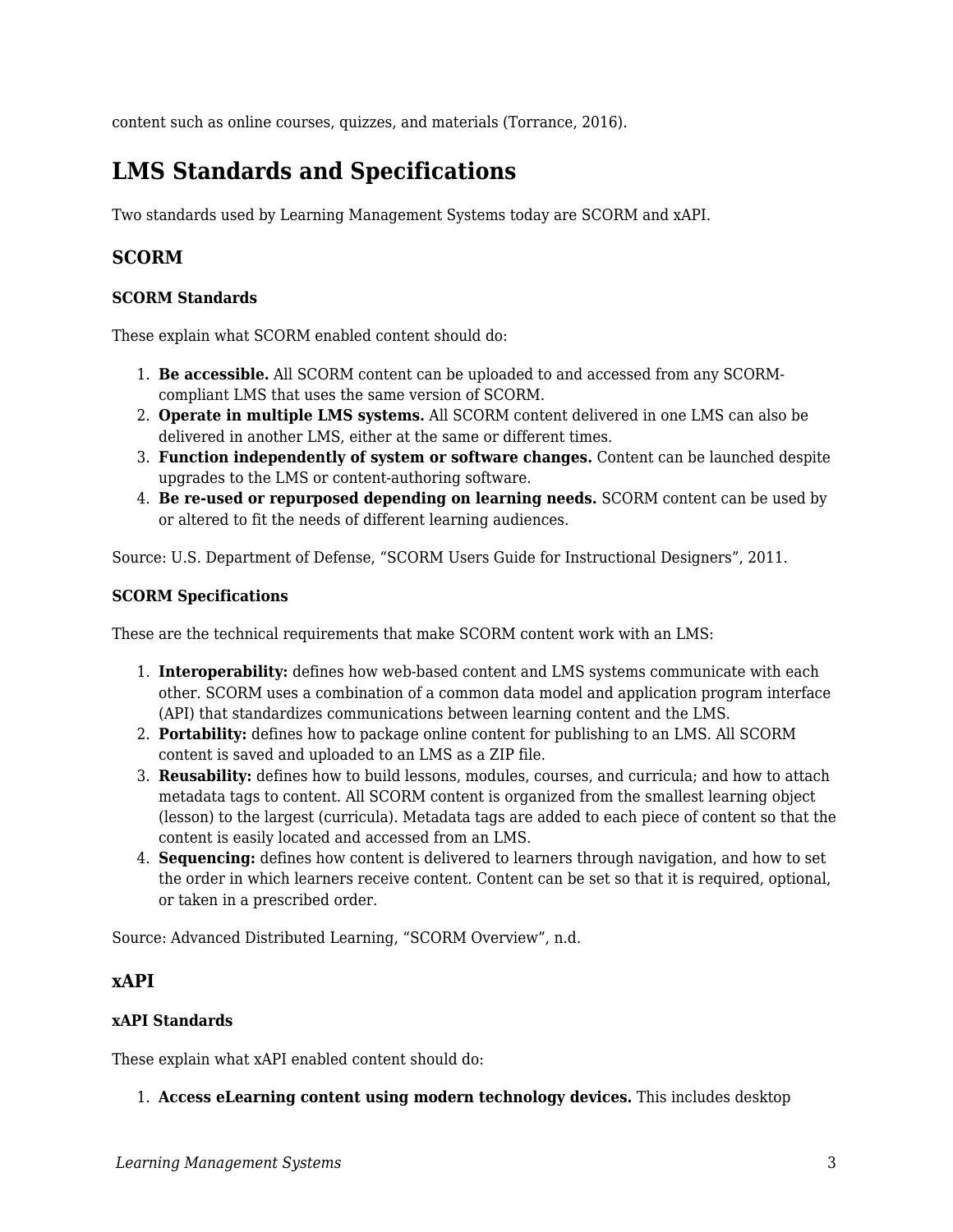computers and mobile devices such as tablets and phones.

- 2. **Track and report any learning experience.** Learning experiences range from test scores, to downloading documents, or even visiting a museum exhibit.
- 3. **Launch content, and send and retrieve eLearning data without an LMS.** xAPI uses JavaScript Object Notation (JSON), a common computer programming language, to execute commands and track data. All data is stored in an LRS.
- 4. **Adaptable for current and future learning performance needs.** With a common programming language that can be enabled to track nearly every learning experience taken both online and offline by learners, xAPI-enabled content can be adjusted to meet changing learning needs.

Source: Rustici Software, "Project Tin Can Requirements", 2018.

#### **xAPI Specifications**

These are the technical requirements that make xAPI content work:

- 1. An LRS must meet three levels of compliance to work with xAPI:
- **MUST** requirements are absolute; if a service or system does not meet this requirement they will not work with xAPI.
- **SHOULD** are recommended requirements for systems to work with xAPI; an LRS does not have to include these requirements to work with xAPI.
- **MAY** are optional requirements; an LRS does not have to include these requirements to work with xAPI (Bradner, 1997).

#### Example:

- The LRS MUST reject requests to store Statements that contain malformed signatures, with 400 Bad Request (Creighton et al., 2017).
- An LRS SHOULD include a message in the response of a rejected statement. (Creighton et al., 2017)
- An LRS MAY reject (batches of) Statements that are larger than the LRS is configured to allow (Downes, Johnson, Yang, & Richard, 2017).
- 1. **JSON:** xAPI uses the JSON programming language to write the statements that are used to gather data about the learner's experience (Downes, Johnson, Haag, Yang, Castro, & O'Connell, 2017). JSON is a common language that works with the majority of computer programs.

#### **Figure 1**

*JSON Example*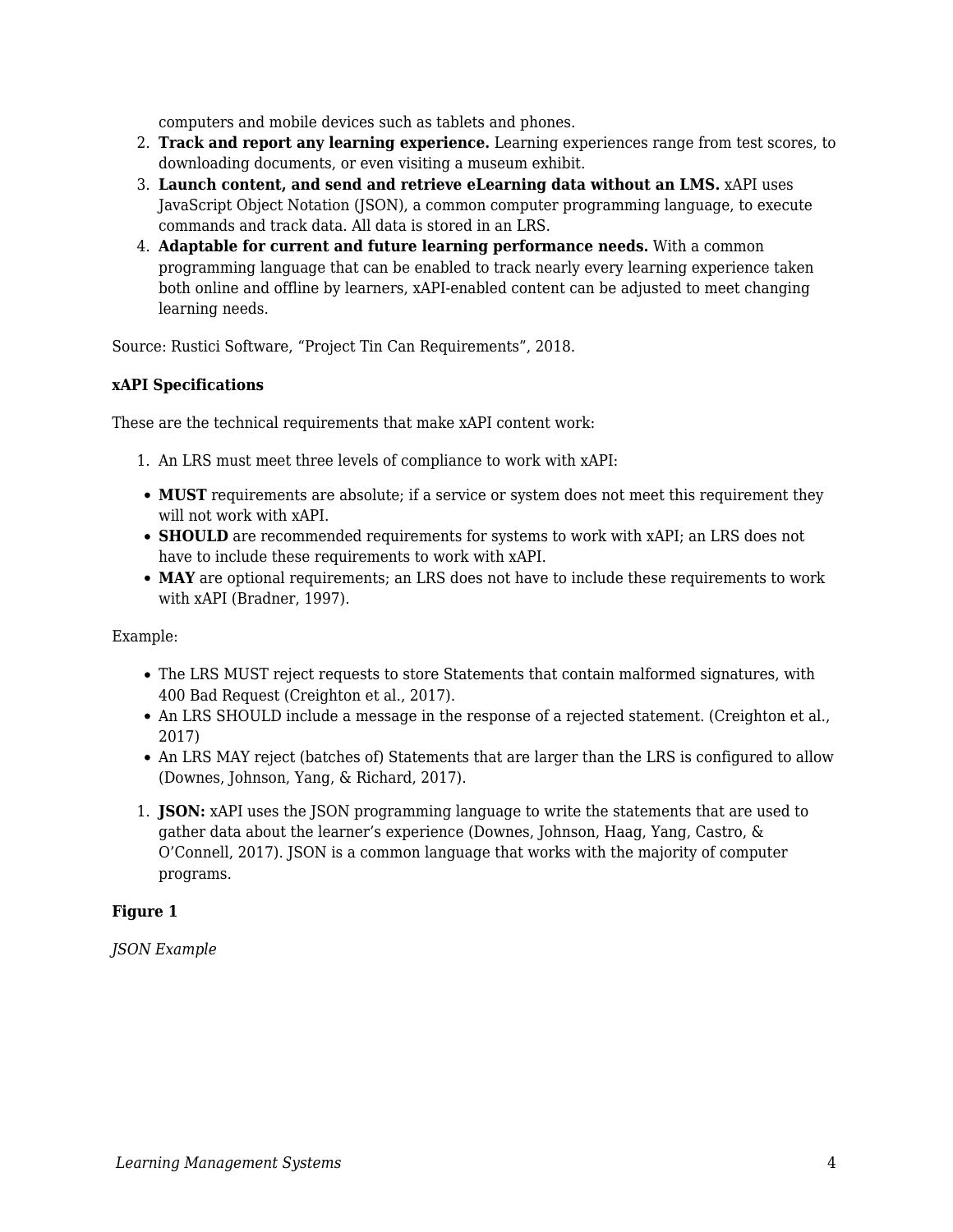```
€
    "actor":
        "mbox": "mailto:janedoe@example.com",
        "name": "Jane Doe",
        "objectType": "Agent"
Y
```
- 1. **xAPI statements:** Statements are used to gather data about a user's learning experience. Statements must follow a basic format of actor-verb-object, such as "Learner did activity" ("Parts of an xAPI Statement", 2018). For example, a xAPI statement may look like, "Mary experienced Skydiving 101 Intro Course".
- **Actor:** describes who is doing the activity. This field contains the learner's name and an email address. An email address helps to tell learners with the same or similar names apart, so instructional designers can track the right data for the right learner ("Parts of an xAPI Statement", 2018).
- **Verb:** describes the action of the learning experience. Some verbs used in xAPI statements include: experienced, completed, and answered. A registry of all verbs used in xAPI statements is available online at the Experience API Registry ("The Experience API Registry", 2018).
- **Object:** describes the learning activity that is taking place. Activities can be anything from an online course to skydiving. The type of activity is described in the Object Type sub-field. Each activity has a unique identifier, so that the right activity is tracked and not confused with a similar activity ("Parts of an xAPI Statement", 2018).

xAPI statements can include additional fields, such as Results or Attachments, to gather more information about the learning experience. However, all statements must include an actor, a verb, and an object to work.

#### **Figure 2**

*Example of Actor-Verb-Object xAPI statement*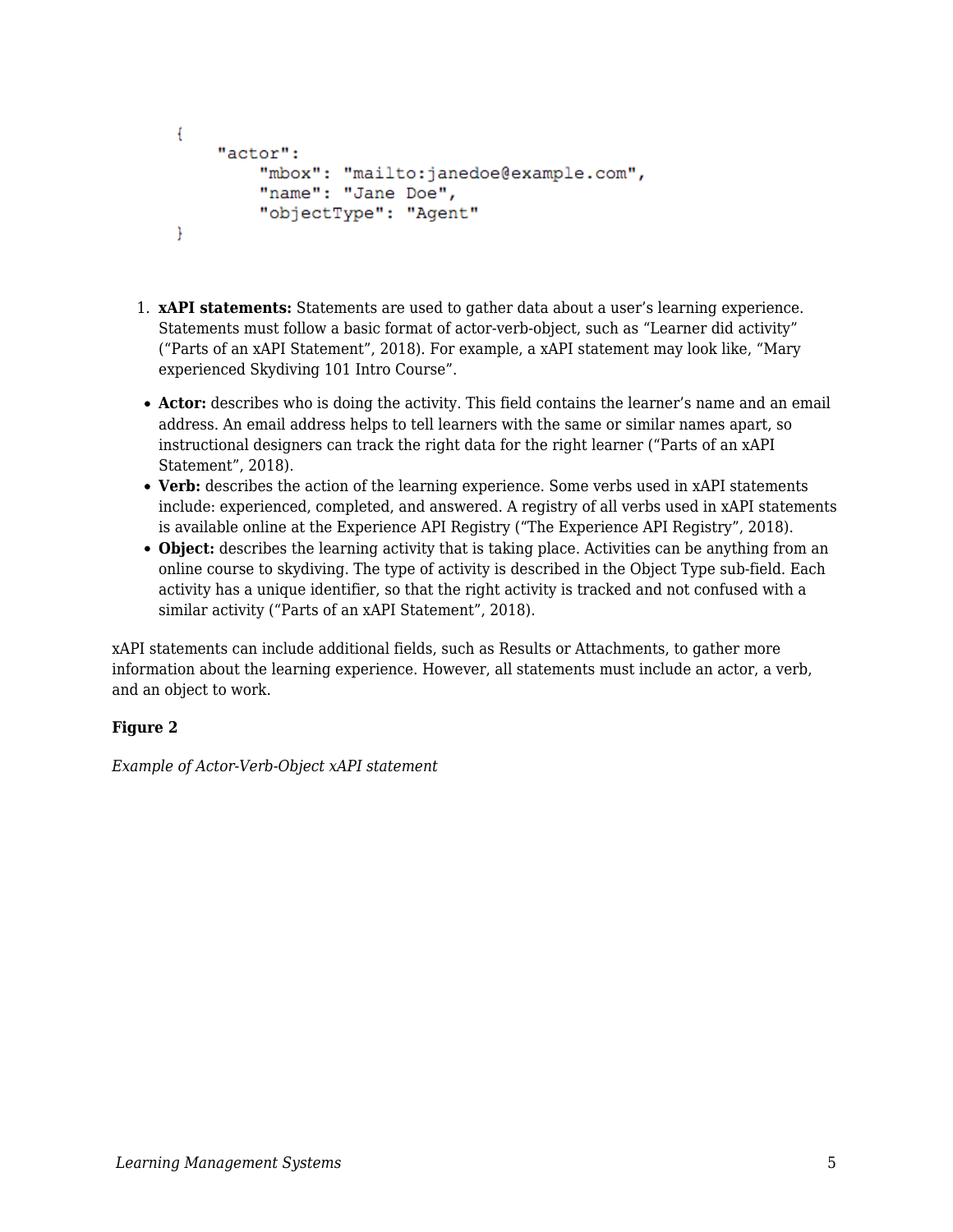

### **Similarities and Differences Between SCORM and xAPI**

At first glance, SCORM and xAPI appear to be the same: instructional designers use both standards to develop their online learning content, and both standards achieve the same goal of making content available to learners. However, the method of content delivery, and what they can track about content is what sets SCORM and xAPI apart from each other.

#### **Similarities**

*Content development:* Both SCORM and xAPI drastically reduce the time needed to develop learning content. The specifications for both standards clarified how learning content should be built and packaged (Advanced Distributed Learning, "SCORM Overview", n.d.; Rustici Software, "Project Tin Can Requirements", 2018). Additionally, most content authoring software, such as Articulate Storyline and Captivate, are compatible with both SCORM and xAPI. This means that instructional designers don't have to worry about the technical requirements of SCORM and xAPI, and can instead focus on developing the actual learning content.

*Accessible and reusable:* Both standards allow learners to easily access compatible learning content. This means that learners can locate, launch, and revisit content made with SCORM and xAPI. Both standards also ensure that content is reusable. SCORM or xAPI-compatible learning content can be uploaded to multiple LMS's or systems. Additionally, content is not affected by software and system updates (Advanced Distributed Learning, "SCORM Overview", n.d.; Rustici Software, "Project Tin Can Requirements", 2018).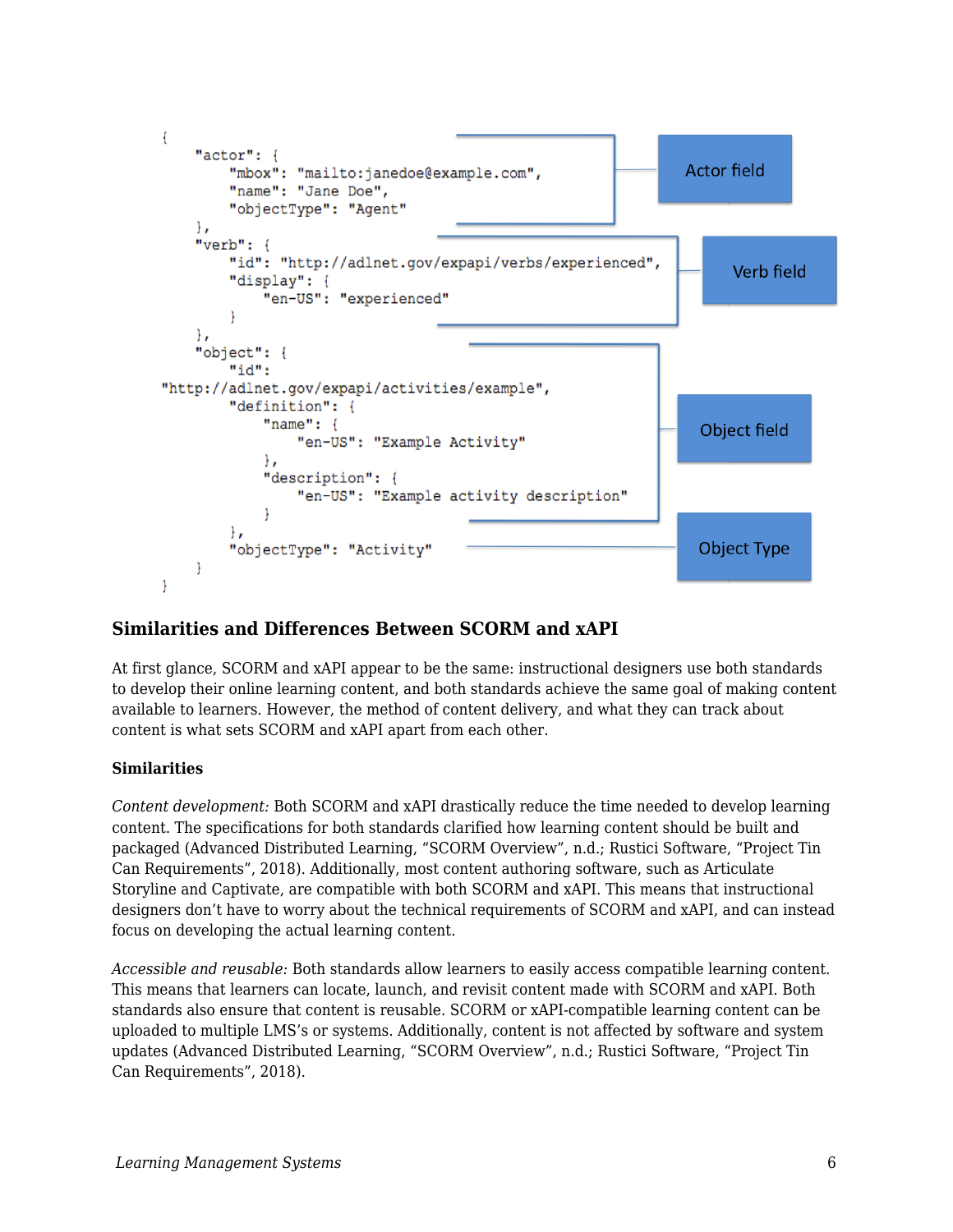#### **Differences**

*System requirements:* SCORM and xAPI have very different technical requirements to deliver learning content. SCORM-packaged content must be uploaded to an LMS in order to work; otherwise learners cannot access the content. Additionally, all SCORM content needs to be sent to and retrieved from an LMS, using an Internet connection; SCORM does not work offline (Nguyen, 2017). xAPIenabled content does not need an LMS, or even an Internet connection, to be delivered to learners. Although it can work with an LMS, xAPI only requires an LRS to store activity statements (Anderson, 2017).

*Mobile compatibility:* SCORM content does not work well on mobile devices, although improvements with mobile compatibility are being made. Unlike SCORM, xAPI-enabled content does work on mobile devices (Nguyen, 2017).

*Content format:* Because of its specifications, SCORM content must be defined as a lesson, course, or curricula (Advanced Distributed Learning, "SCORM Overview", n.d.). Learning content that falls outside of these parameters either does not work with SCORM, or must be re-purposed to fit one of SCORM's content formats. xAPI does not define content, but rather the learner experiences or activities that occur (Torrance, 2016). Any type of content can be enabled with xAPI, including eLearning courses, group activities, or simulations.

*Tracking and reporting:* SCORM is able to track different information, depending on what version is used. There were earlier versions of SCORM, but only SCORM 1.2 and SCORM 2004 are in use today. SCORM 1.2 tracks quiz and test scores, as well as the number of slides viewed. This version reports whether or not a learner completed the content. SCORM 2004 dives deeper, and tracks the response on individual quiz and test questions (Rustici, "SCORM Versions – an eLearning Standards Roadmap", 2009). Detailed score reports let instructional designers know exactly what questions are being missed. This can provide insight into improving the assessment, or whether additional training on a particular topic is needed.

xAPI can track almost anything: quiz and test scores, completion status, what buttons or links learners clicked on, what materials or websites they viewed, and more. The drawback with xAPI is that since learning is often unpredictable, learning experiences can be missed, giving the instructional designer an incomplete picture of the learning event.

Refer to Table 1 for more information about the requirements and capabilities of the current versions of SCORM and xAPI.

#### **Table 1**

| <b>Version</b>      | <b>Release</b><br><b>Date</b> | Web<br><b>Browser</b><br>Needed? | LMS<br>needed? | <b>Cross-Domain</b><br><b>Functional?</b> | Tracking &<br><b>Reporting</b>                                    | <b>Works</b><br>on<br>Mobile<br><b>Device</b> | In<br>Use? |
|---------------------|-------------------------------|----------------------------------|----------------|-------------------------------------------|-------------------------------------------------------------------|-----------------------------------------------|------------|
| <b>SCORM</b><br>1.2 | 2001                          | Yes                              | Yes            | No                                        | • Course completions<br>• Slides viewed<br>• Quiz and test scores | No                                            | Yes        |

*What SCORM and xAPI Can Do*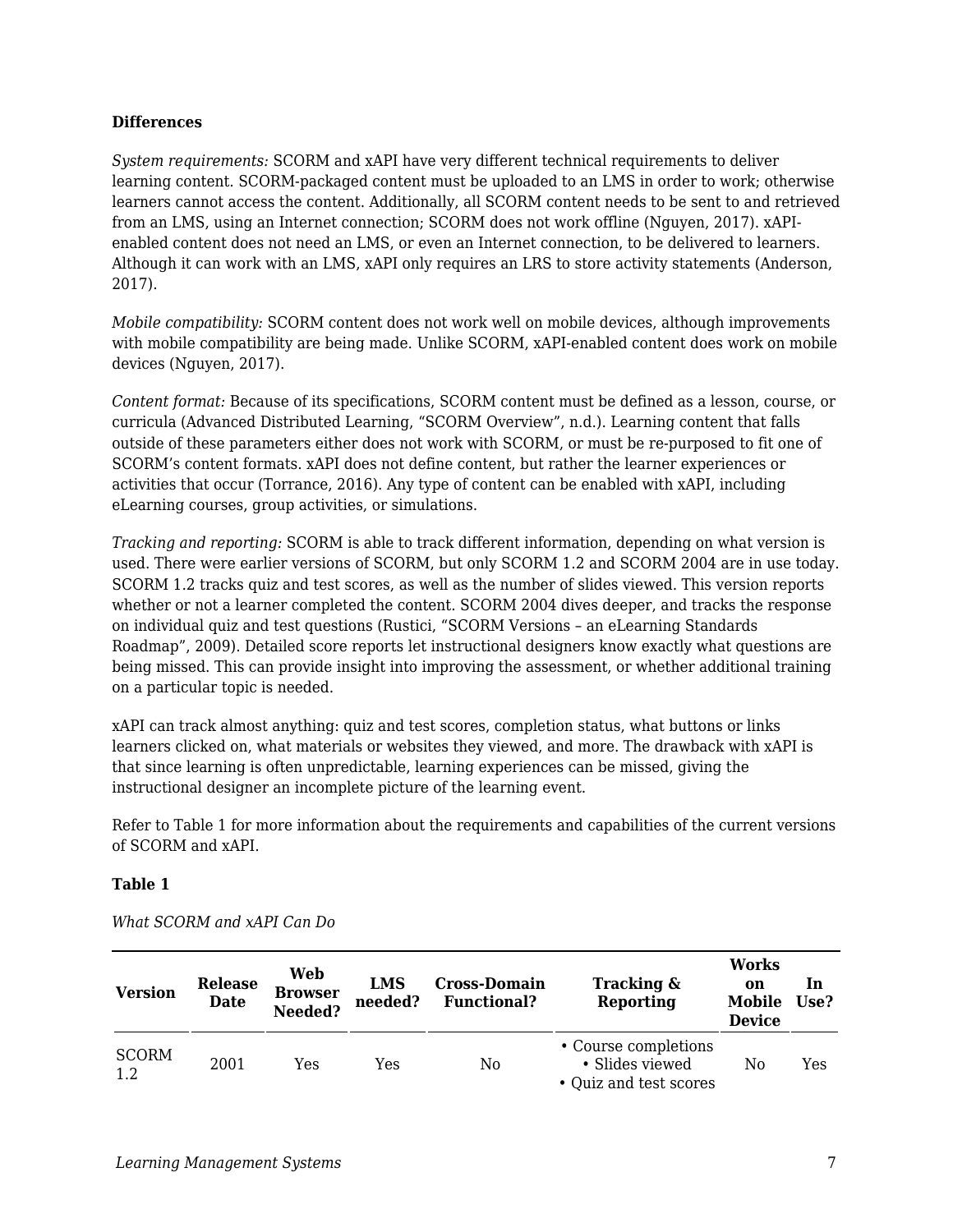| <b>SCORM</b><br>2004 | 2004 | Yes | Yes            | No  | • Course completions<br>• Slides viewed<br>• Quiz and test scores<br>• Correct/incorrect<br>question choices                                                                        | N0  | Yes |
|----------------------|------|-----|----------------|-----|-------------------------------------------------------------------------------------------------------------------------------------------------------------------------------------|-----|-----|
| <b>xAPI</b>          | 2013 | No  | N <sub>0</sub> | Yes | • Course completions,<br>quiz and test scores<br>• Correct/incorrect<br>question choices<br>• Buttons clicked on<br>• Materials accessed<br>• Sites visited<br>• Offline activities | Yes | Yes |

Source: Rustici, "SCORM Versions – an eLearning Standards Roadmap", 2009.

## **Application of Current Standards with LMS**

### **How it Works: SCORM and the LMS**

Online courseware authoring tools, such as Articulate Storyline and Captivate, simplify publishing and uploading learning content to an LMS. When the content is ready to be published to an LMS, the authoring tool will package the content in a SCORM wrapper. A SCORM wrapper is a set of files that make it possible for a SCORM-compliant LMS and any digital content to communicate back and forth (Johnson, 2011).

#### **Figure 3**

*SCORM 1.2 Package*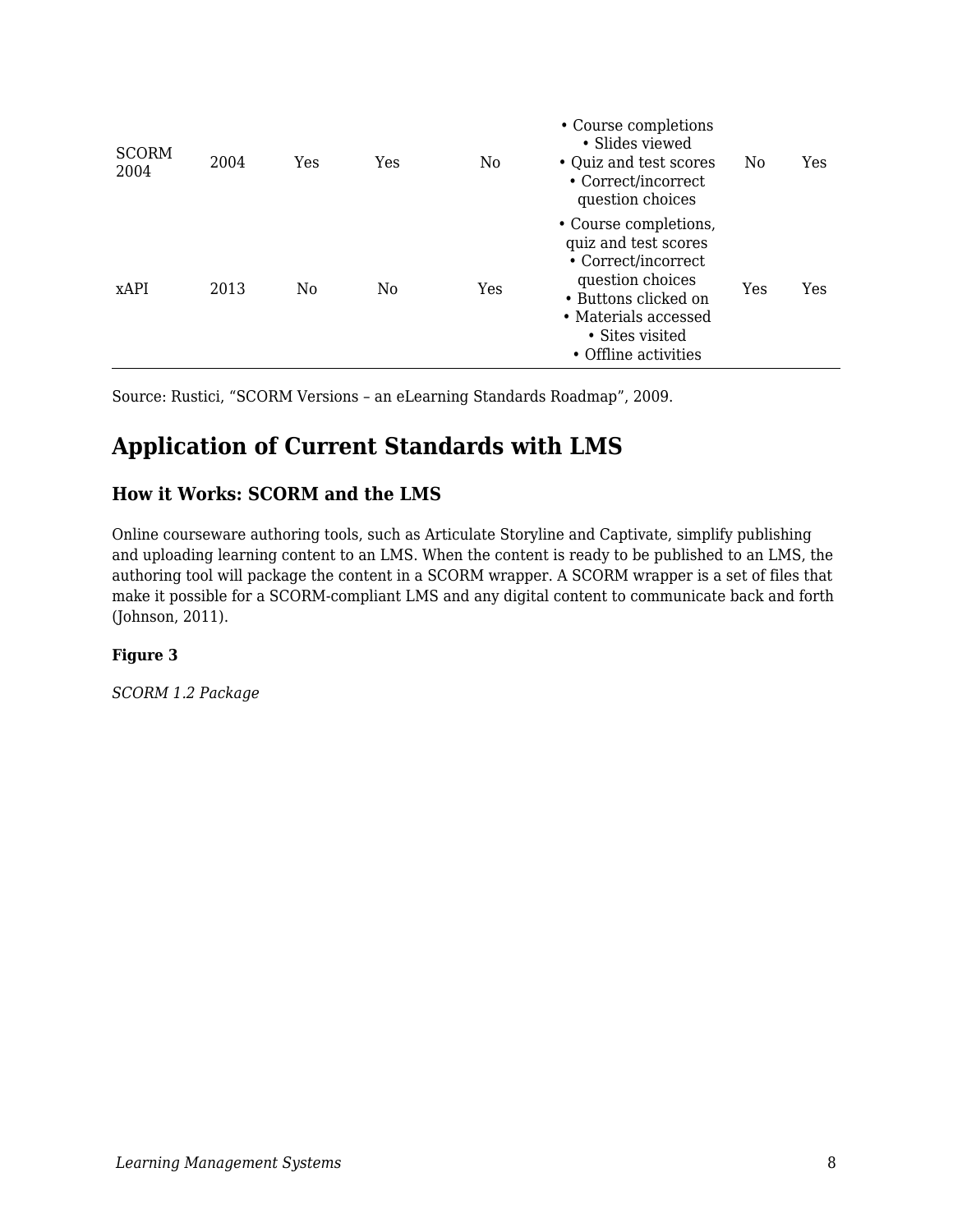| Name             | <b>Type</b>                  |
|------------------|------------------------------|
| html5            | File folder                  |
| Ims              | File folder                  |
| mobile           | File folder                  |
| story_content    | File folder                  |
| adlcp_rootv1p2   | <b>XSD File</b>              |
| ims_xml          | <b>XSD File</b>              |
| imscp_rootv1p1p2 | <b>XSD File</b>              |
| imsmanifest      | <b>XML Document</b>          |
| imsmd_rootv1p2p1 | <b>XSD File</b>              |
| index_Ims        | <b>Firefox HTML Document</b> |
| index_Ims_html5  | <b>Firefox HTML Document</b> |
| meta             | <b>XML Document</b>          |
| story            | <b>Firefox HTML Document</b> |
| story_html5      | <b>Firefox HTML Document</b> |

Next, the content is uploaded to an LMS. The LMS will host the content and make it available for learners to download. When a learner launches the content, the LMS uses the SCORM wrapper files to track the learner's progress. Data from the learning content is reported back to the LMS, where it is logged and stored. When a learner finishes the learning content, a completion status and any quiz scores are reported back to the LMS.

SCORM is able to track and report on the following:

- Number of slides viewed
- Completion status
- Quiz scores
- Quiz questions answered (SCORM 2004 only)

The below graphic visualizes how SCORM-enabled content works with an LMS.

#### **Figure 4**

*SCORM and the LMS*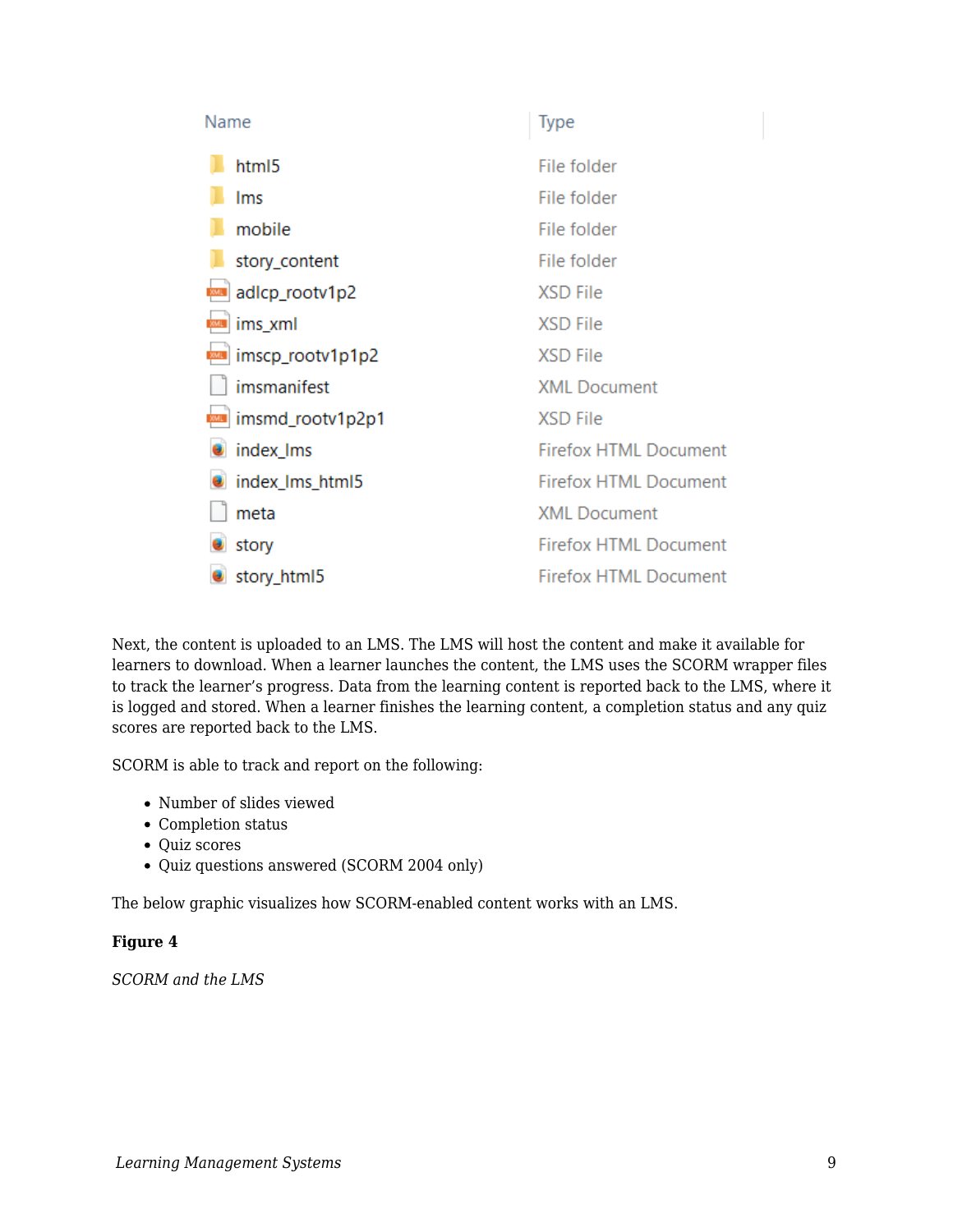### **SCORM and the LMS**

web-based learning content



## **SCORM: Advantages and Disadvantages**

#### **Advantages**

- Easy to migrate courses between different LMS systems.
- Easily reuse course content in any LMS.
- Manage, track and report content from a single host.

#### **Disadvantages**

- Static content, such as documents, videos or website links, do not work well in LMS systems.
- SCORM is limited in what type of user activities in can track and report on.
- Does not work well on mobile devices.

## **How it Works: xAPI**

xAPI tracks formal and informal learning as it happens. This can be done online or offline, and so an LMS is not always needed for xAPI content to work; only xAPI statements and an LRS are required.

First, xAPI statements are attached to learning content. The xAPI statements track specific actions or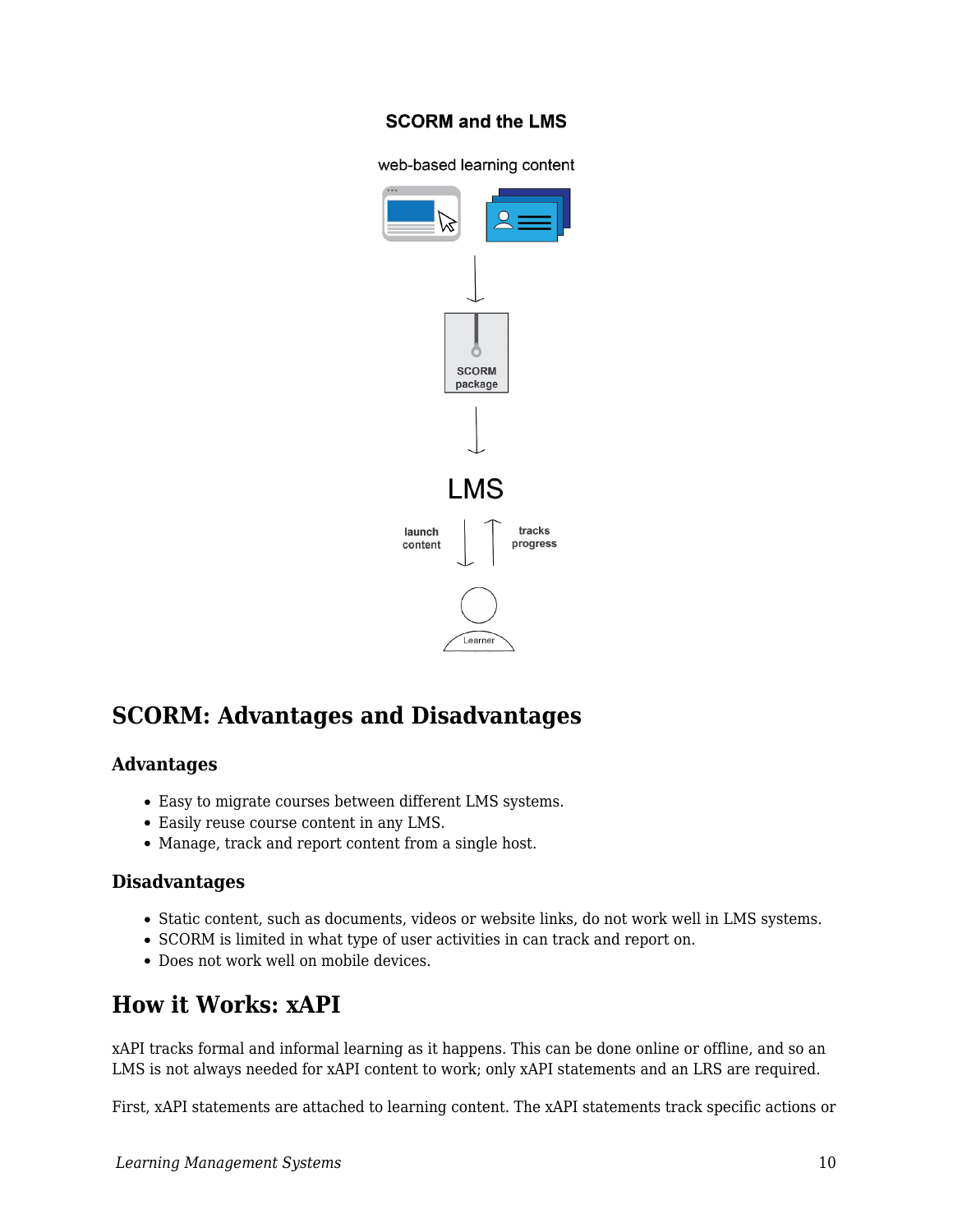activities that a learner may experience. The learning content is then hosted online, in the Cloud or in an LMS that has an LRS. Each time a learner accesses content or does an activity that has a xAPI statement attached to it, the statement is triggered and is sent to the LRS for storage. The LRS then aggregates all of the learner's activity statement data into a format that is easy to understand.

xAPI tracks and reports on the following:

- Quiz scores
- Quiz questions answered
- Completion status
- Online learning activities (elearning courses, simulations, websites visited)
- Offline learning activities (learning content accessed on mobile devices)
- Social learning activities (games, online forums, group discussions)
- Videos watched
- Documents downloaded or read

#### **Figure 5**

*xAPI and the LMS*

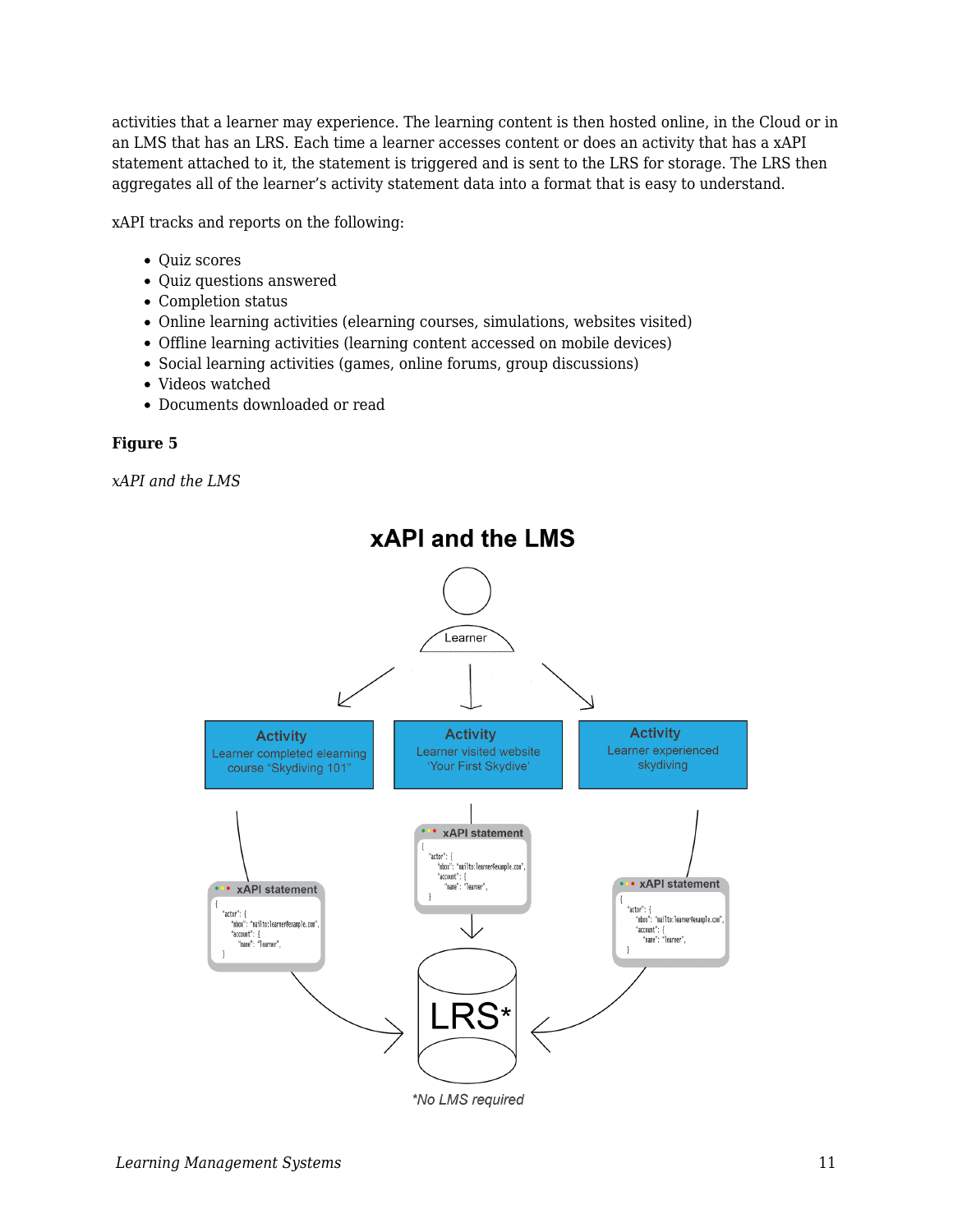## **xAPI: Advantages and Disadvantages**

### **Advantages**

- An LMS is not needed to launch or store content.
- Gather detailed data about learning experiences.
- Works with social and mobile technologies.

#### **Disadvantages**

- Need basic knowledge of JavaScript to implement.
- Need an LRS to store xAPI statement data.
- Few defined best practices on how to use xAPI.

## **Which should you use: SCORM or xAPI?**

There are three things instructional designers should consider when deciding between SCORM and xAPI to create learning content: *Will the content work without an LMS? What information needs to be tracked? and How will the content be used?*

#### *Will the content work without an LMS?*

If an LMS is needed to launch and store learning content, use SCORM to create the content. Although xAPI-created content can also be stored on an LMS, it can be hosted elsewhere. However, SCORM-created content will not work without an LMS.

#### *What information needs to be tracked?*

Deciding which standard to use depends largely on what data should be tracked. SCORM will only track data related to the learning content, such as course completions, the number of slides viewed, and quiz or test scores. xAPI tracks data about learning activities, such as what the learner is doing with the content, where they accessed it, and what the learner did both online and offline.

When it comes to deciding what data to track, instructional designers should approach this in two ways: first, decide what information is essential to collect. Then, determine what information is not essential, but would be nice to have. Instructional designers should use the answers to these two questions as guides in selecting SCORM or xAPI to create their content.

#### *How will the content be used?*

Will the learners be taking an online course or an instructor-led training? Will they need to access the content on a computer or a mobile device? Knowing how the intended audience will use the content is important when deciding which standard to use. SCORM works best with online, asynchronous content that is accessed through a desktop computer. xAPI works best when learners need to connect online and offline learning activities, or when they need to use multiple systems that support xAPI, such as social media sites and other learning platforms (Martin, 2018).

It is important to note that each project or set of learning content has different needs. What worked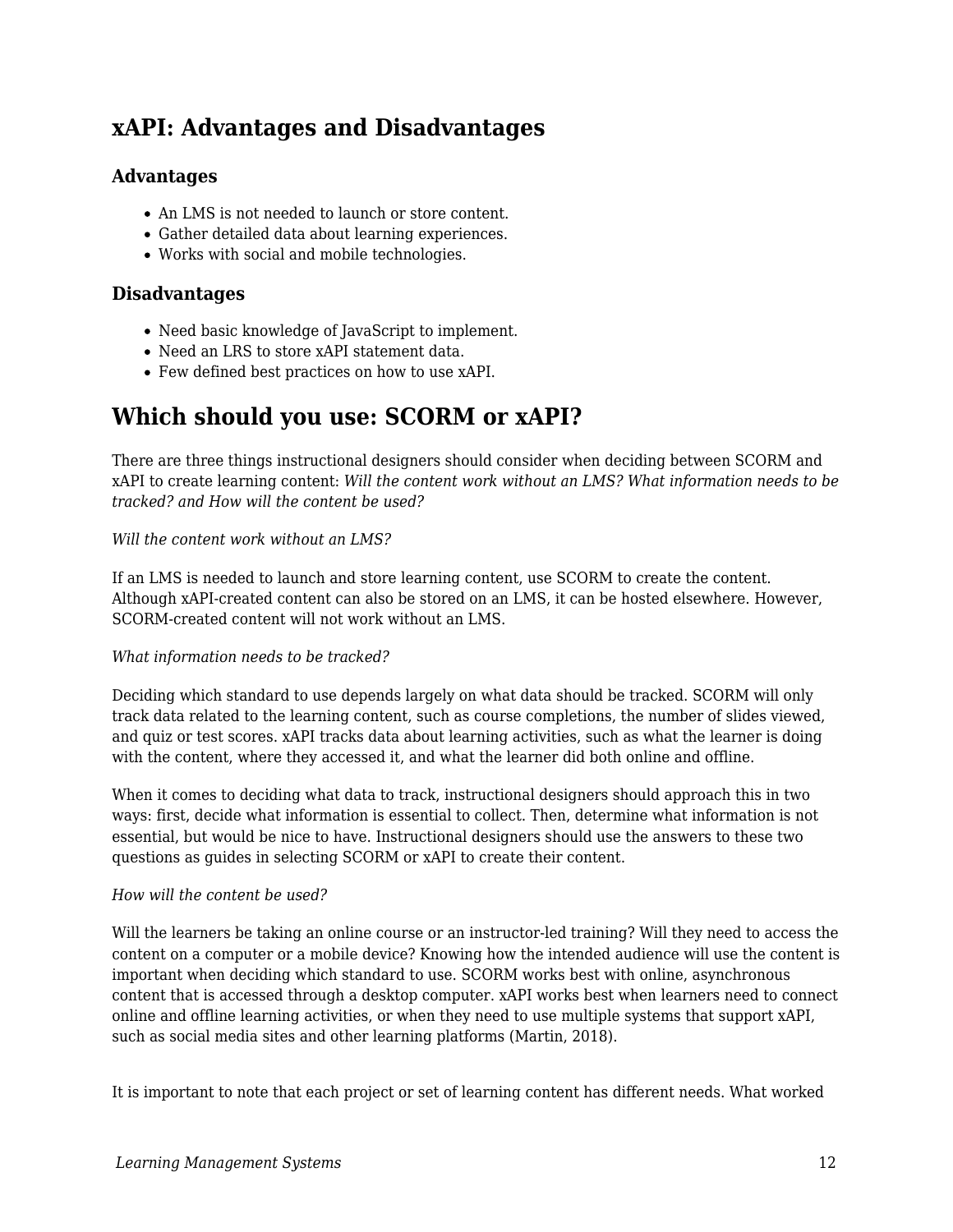for one project or set of content may not work for another. Before content is created, instructional designers must carefully consider how their content will function with an LMS, what the data needs are, and how learners will interact with the content in order to determine whether SCORM or xAPI is the best standard to use. Thinking ahead clarifies content needs, saves development time, and minimizes the potential for content redesign.

## **Impact of Current Standards on the LMS**

## **The Traditional LMS**

SCORM has been the cornerstone of the traditional LMS for nearly 20 years. Developed at a time when learning content was beginning to move online, SCORM bridged the gap between content development and its online administration. SCORM's standards of content interoperability, packaging, organization, and delivery, are reflected in the traditional LMS's focus on content management.

Traditional LMS systems view learning management as a means of keeping track of data about the learning content. This is not surprising, since these systems are fully compliant with the deeply content-centered SCORM standard. In traditional LMS systems, learning is not distinguished from information or data (Alavi & Leidner, 1999). Instead, traditional LMS systems serve specific requirements for managing online courseware assets, tracking results of student tests and content completion, and making sure that the content used to represent the course itself is accurate and available on demand (Davis, Carmean, & Wagner, 2009).

Each of these primary functions of the traditional LMS is reflected in the SCORM standard: SCORM defines how to publish, organize, and deliver online learning content; it specifies what components are tracked and reported; and it sets guidelines for content accessibility and reusability across multiple systems and software. Many of the traditional LMS's functions and features are driven by the SCORM standards.

Traditional LMS systems give instructional designers insight into content-related data. With SCORM, an LMS is able to track and report on what content is being accessed by learners; how many slides they are viewing, or what their test scores were; and what progress learners have made in a course or curriculum. This data helps instructional designers make decisions about how to structure online learning content in the LMS. For example, should the content be in one course, or multiple courses? Should these courses be part of a curriculum? Should the courses standalone?

SCORM data also helps instructional designers decide how the LMS should track content. For example, should there be a graded assessment? Or can the learner get what they need from the content by going through a required number of slides?

Nearly every LMS in use today follows the SCORM standard (The eLearning Industry, "SCORM 1.2 Compliant Learning Management Systems", 2018). Instructional designers are familiar with SCORM, and it is well implemented across LMS systems and supported software. However, SCORM presents only a partial picture of the entire learning experience. Content and its related data are no longer sufficient to meet the needs of emerging technologies and those of learners who are used to a more robust and responsive online experience. In turn, the LMS is slowly adapting to the demands of Web 2.0 technologies and audiences.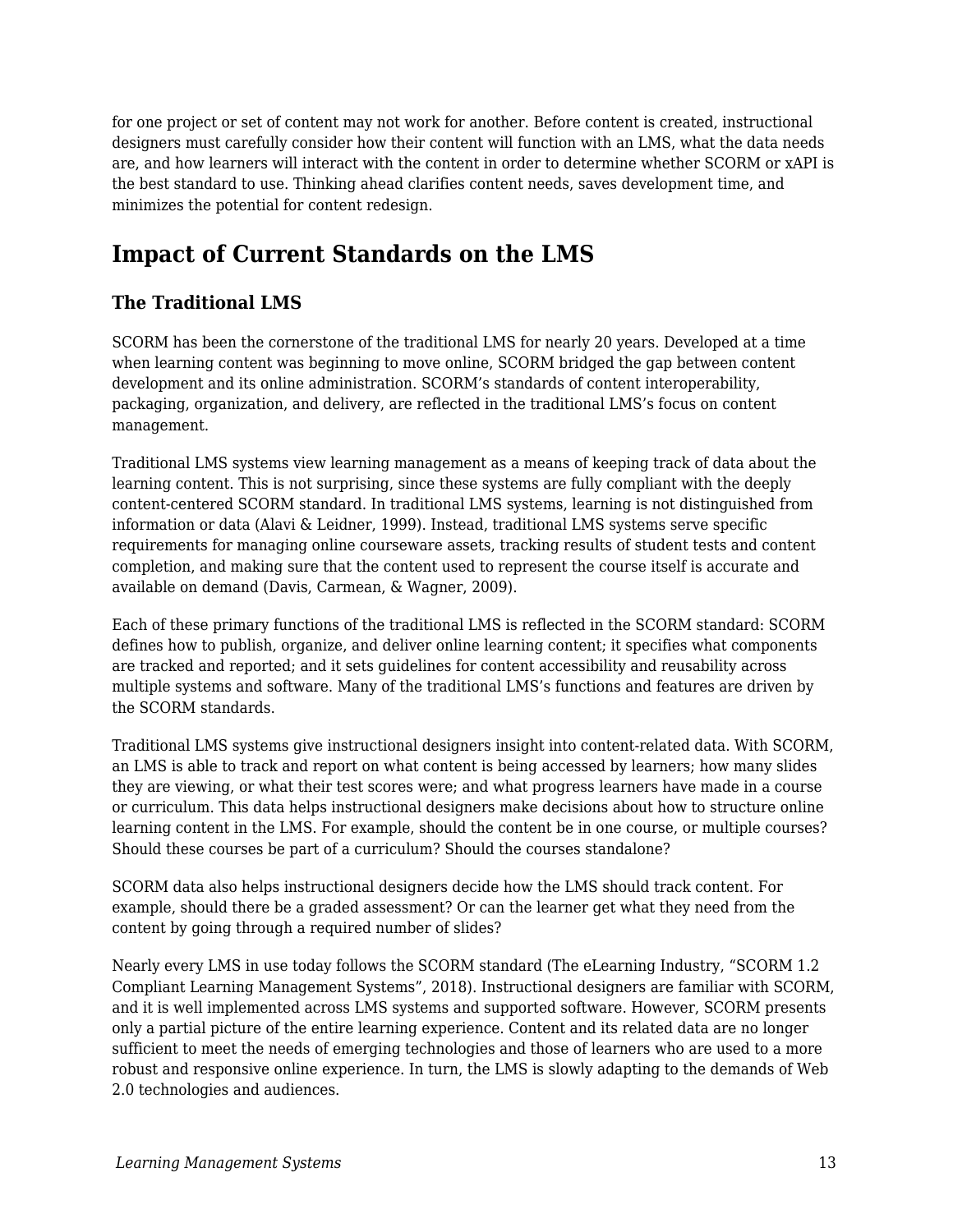### **The New LMS (LMS 2.0)**

Learning is not a one-time event. Today, when learners have a question or want to learn something, they use a variety of tools to find an answer: they search online, watch instructional videos, read forums and wikis, post to social media, or ask their friends and colleagues. The xAPI standard was developed in recognition that learning is ongoing, and occurs through a variety of interactions and resources (Rustici, 2013). Reflecting a shift from managing content to managing learning, LMS systems are increasingly adopting xAPI to provide a more complete picture of the learning experience.

The Internet is not the same today as it was 20 years ago, when LMS systems first began to adopt standards for its online content. Learners are increasingly comfortable switching between a wide range of tools and sites, making simultaneous use of locally installed applications, books, and the Internet, and participating in a variety of online and face-to-face communities of practice (Sclater, 2008). Standards that worked 20 years ago no longer meet the needs and expectations of today's online learners. Traditional LMS systems appear dull and non-responsive to today's learners, who want to be able to move uninterrupted between systems and activities (García-Peñalvo & Forment, 2014; Sclater, 2008).

Administrators and instructional designers who recognize these needs have started integrating xAPI with existing LMS systems. xAPI enables learners to move fluidly from one activity to another, while simultaneously tracking each learning experience that occurs both online and offline. In turn, xAPI is transforming the LMS. Now LMS systems have the potential to track learning beyond the content it hosts on site. This includes traditional online learning, such as online assessments and course completions, but also learning that occurs outside of the LMS. With xAPI, LMS systems can track both formal and informal learning activities such as visiting websites, viewing or downloading documents or images, reading a blog post, real world performance, group work, and more (Torrance, 2016).

xAPI focuses on the relationship between the learner and the learning experience. The data it gathers provides instructional designers and LMS administrators with a deeper understanding of what learners are doing and how they learn. Additionally, instructional designers can use the data from xAPI to identify learning gaps, and ways to improve the learning experience. With the help of xAPI, the LMS has started to shift from managing content, to managing learning.

However, xAPI is altering the LMS in another way: by removing the LMS altogether. Although xAPI can work with an LMS, it can track, report, and store data without one. Many instructional designers are using xAPI, without an LMS. Instead, they use an LRS to store activity statements. Additionally, since xAPI statements can be adjusted to meet changing learning needs, xAPI offers a level of flexibility that is currently unavailable in most LMS systems. In this way, instructional designers and their content are freed from the constraints of an LMS. Learning content does not have to conform to the strict parameters of a traditional LMS. xAPI provides unprecedented possibilities for customization that are currently impossible in traditional LMS systems (Sclater, 2008).

## **Future of the LMS**

The LMS is changing. As eLearning standards continue to evolve with emerging technology and learner needs, so will the LMS. SCORM turned the LMS into a powerhouse for storing online learning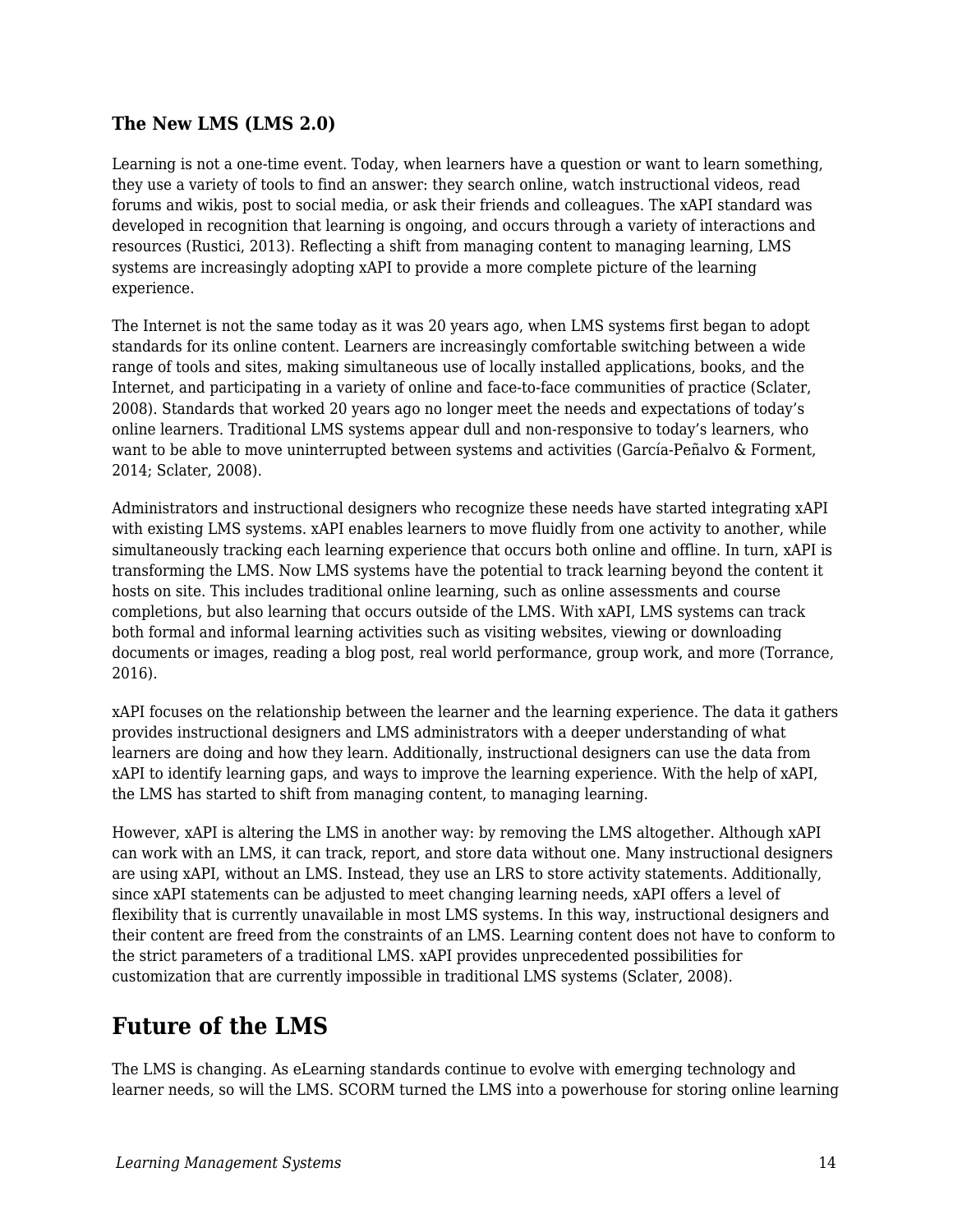content, and for the first time gave instructional designers insight into how learners were interacting with online content. xAPI broadened the LMS's definition of online content, and provided a deeper understanding of the learning experience. Combined, these data on learning content and the learning experience are creating a new understanding of what learning is, which in turn informs new standards for online learning.

The LMS is at the precipice of its next iteration. The standards of SCORM and xAPI are changing the LMS into a more learner-centered, adaptive environment with content that is easily accessible to learners through multiple devices, systems, and services. What the third evolution of the LMS will look like is yet to be determined, however it is evident that the integration of Web 2.0 tools, social networks, and cloud computing will be a key part in the LMS's next phase.

The application of Web 2.o tools to educational concepts will continue to open new ways to carry out learning activities and learning services (Conde et al., 2014). These tools will open up the LMS, so that it becomes an adaptable and flexible framework for supporting the learning process (García-Peñalvo & Forment, 2014). Finally, it is even possible that LMS's will become service-oriented systems that can be integrated into a variety of different learning scenarios (Ros et al., 2015).

While the LMS of the future is yet to be realized, what is certain is that the LMS and the standards that drive it will continue to seek methods that will support learners, instructional designers, and LMS administrators throughout the entirety of the learning experience.

## **References**

Introducing JSON. Retrieved from [https://edtechbooks.org/-zmL.](https://www.google.com/url?q=https://www.json.org&sa=D&ust=1585947361016000)

Advanced Distributed Learning. (n.d.). SCORM Overview. Retrieved from [https://edtechbooks.org/-kkX.](https://www.google.com/url?q=http://adlnet.gov/scorm&sa=D&ust=1585947361016000)

Alvari, M., Leidner, D. (1999). Knowledge Management Systems: Issues, Challenges, and Benefits. Communications of the Association for Information Systems, 1(7), 1-37. Retrieved from [https://edtechbooks.org/-WInE.](https://www.google.com/url?q=http://aisel.aisnet.org/cgi/viewcontent.cgi?article%3D2486%26context%3Dcais&sa=D&ust=1585947361017000)

Anderson, K. (3 March 2017). "xAPI Enabled LMS: Tracking Learning Experiences". Retrieved from [https://edtechbooks.org/-tGqT.](https://www.google.com/url?q=https://elearningindustry.com/xapi-enabled-lms-tracking-elearning-experiences&sa=D&ust=1585947361017000)

Bradner, S. (1997, March). Key words for use in RFCs to Indicate Requirement Levels [Memo]. Retrieved from [https://edtechbooks.org/-LrR](https://www.google.com/url?q=https://www.ietf.org/rfc/rfc2119.txt&sa=D&ust=1585947361018000).

Conde, A., García-Peñalvo, F.J., Rodríguez-Conde, M.J., Alier, M., Casany, M.J. & Piguillem, J. (2014). An evolving Learning Management System for new educational environments using 2.0 tools. Interactive Learning Environments, 22(2), 188-204. Retrieved from [https://edtechbooks.org/-mBz](https://www.google.com/url?q=https://www.tandfonline.com/doi/abs/10.1080/10494820.2012.745433&sa=D&ust=1585947361019000).

Creighton, T., Johnson, A., Downes, A., O'Connell, T., Yang, A., Castro, S., … Bowen, A. (2017). LRS Requirements. Experience xAPI. Retrieved from [https://edtechbooks.org/-Uac](https://www.google.com/url?q=https://github.com/adlnet/xAPI-Spec/blob/master/xAPI-Data.md&sa=D&ust=1585947361020000)

Davis, B., Carmean, C., & Wagner, E.D. (2009). The Evolution of the LMS: From Management to Learning. The eLearning Guild Research. Retrieved from [https://edtechbooks.org/-Wvb](https://www.google.com/url?q=https://www.blackboard.com/resources/proed/guild-lmsreport.pdf&sa=D&ust=1585947361020000).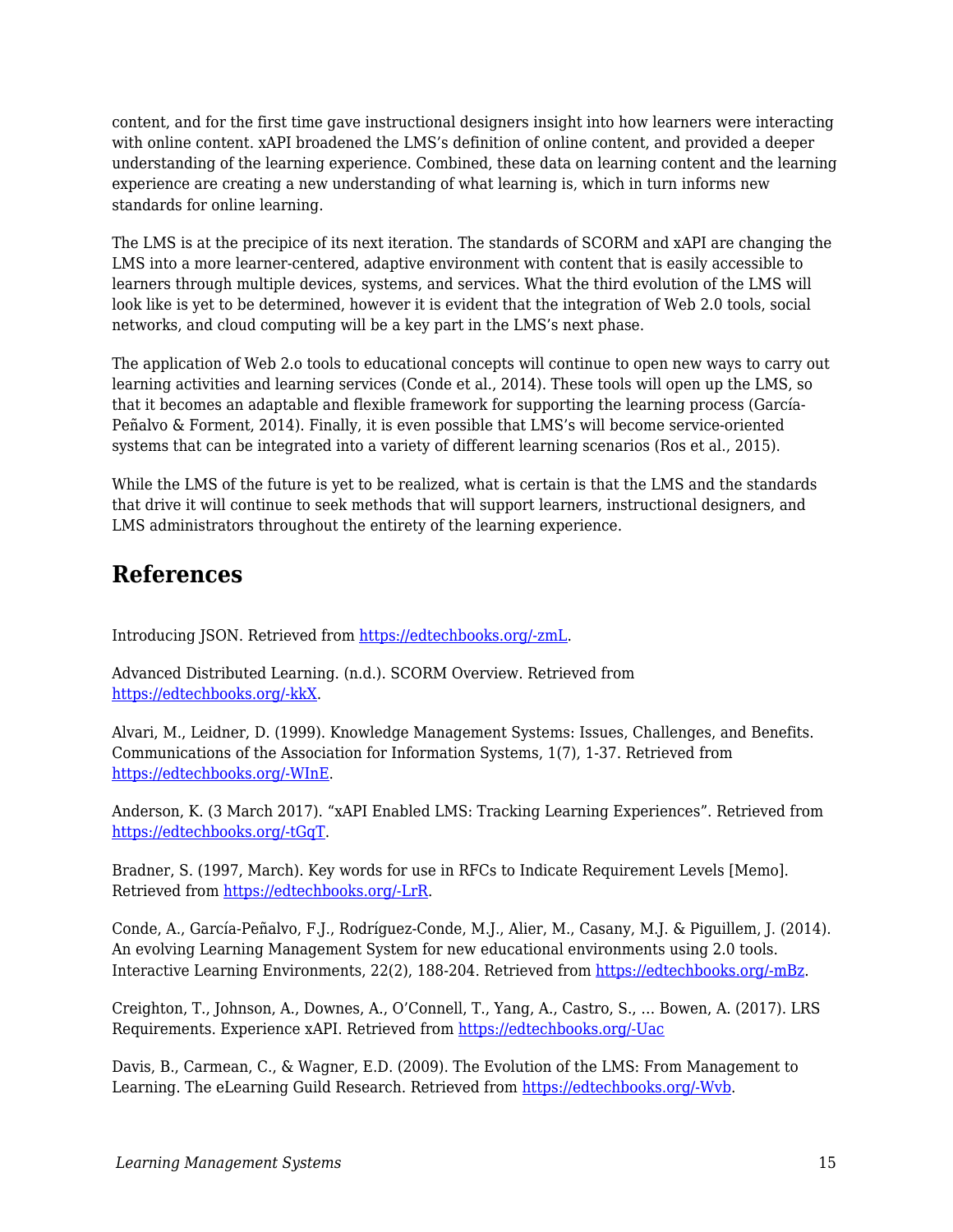Downes, A., Johnson, A., Haag, A., Yang, A., Castro, S., & O'Connell, T. (2017). Part One: About the Experience API. Experience API. Retrieved from [https://edtechbooks.org/-AuSx.](https://www.google.com/url?q=https://github.com/adlnet/xAPI-Spec/blob/master/xAPI-About.md%23partone&sa=D&ust=1585947361021000)

Downes, A., Johnson, A., Yang, A., & Richard, J. (2017). LRS Requirements. Experience xAPI. Retrieved from [https://edtechbooks.org/-JSZE.](https://www.google.com/url?q=https://github.com/adlnet/xAPI-Spec/blob/master/xAPI-Communication.md&sa=D&ust=1585947361022000)

García-Peñalvo, F.J., & Forment, M.A. (2014). Learning management system: evolving from silos to structures. Interactive Learning Environments, 22(2), 143-145. Retrieved from [https://edtechbooks.org/-jVGW](https://www.google.com/url?q=https://www.tandfonline.com/doi/abs/10.1080/10494820.2014.884790?journalCode%3Dnile20&sa=D&ust=1585947361022000).

Johnson, S. (2011, April 27). SCORM Wrapper [Blog post]. Retrieved from [https://edtechbooks.org/-bmn](https://www.google.com/url?q=https://elearning.net/scorm-wrapper-2&sa=D&ust=1585947361023000).

Lundy, J. (2003). SCORM Standard Unites E-Learning Software and Content. Gartner Research, April. Retrieved from [https://edtechbooks.org/-HQx](https://www.google.com/url?q=http://www.bus.umich.edu/KresgePublic/Journals/Gartner/research/114200/114233/114233.html&sa=D&ust=1585947361024000).

Martin, T. (2018, April 13). Tips for Deciding Whether to Implement an xAPI Solution. Learning Solutions Magazine. Retrieved from [https://edtechbooks.org/-XWXL.](https://www.google.com/url?q=https://www.learningsolutionsmag.com/articles/tips-for-deciding-whether-to-implement-an-xapi-solution&sa=D&ust=1585947361025000)

Miller, L.D., Soh, L., Riley, S., & Samal, A. (n.d.). Motivation for a Direct Access Tunnel between Content Developers and Learning Objects. Retrieved from [https://edtechbooks.org/-GSB](https://www.google.com/url?q=https://scorm.com/wp-content/assets/LETSI-white-papers/LETSI%2520White%2520Papers%2520-%2520Miller%2520-%2520Motivation%2520for%2520Direct%2520Access.pdf&sa=D&ust=1585947361026000).

Nguyen, V.A. (22 September 2017). The Differences Between SCORM and Tin Can API (xAPI). Retrieved from [https://edtechbooks.org/-ADYh.](https://www.google.com/url?q=https://atomisystems.com/elearning/differences-between-scorm-tin-can-api-xapi/&sa=D&ust=1585947361026000)

Ostyn, C. (2003). A brief introduction to SCORM. Retrieved from [https://edtechbooks.org/-oYhk](https://www.google.com/url?q=https://scorm.com/wp-content/assets/cookbook/SCORM%25201_2%2520Overview.htm&sa=D&ust=1585947361027000).

Ros, S., [Hernández,](https://www.google.com/url?q=https://onlinelibrary.wiley.com/action/doSearch?ContribAuthorStored%3DHern%25C3%25A1ndez%252C%2BRoberto&sa=D&ust=1585947361027000) R., [Caminero](https://www.google.com/url?q=https://onlinelibrary.wiley.com/action/doSearch?ContribAuthorStored%3DCaminero%252C%2BAgust%25C3%25ADn&sa=D&ust=1585947361028000), A., [Robles,](https://www.google.com/url?q=https://onlinelibrary.wiley.com/action/doSearch?ContribAuthorStored%3DRobles%252C%2BAntonio&sa=D&ust=1585947361028000) A., [Barbero](https://www.google.com/url?q=https://onlinelibrary.wiley.com/action/doSearch?ContribAuthorStored%3DBarbero%252C%2BIsabel&sa=D&ust=1585947361028000), I., [Maciá](https://www.google.com/url?q=https://onlinelibrary.wiley.com/action/doSearch?ContribAuthorStored%3DMaci%25C3%25A1%252C%2BAraceli&sa=D&ust=1585947361029000), A., & [Holgado](https://www.google.com/url?q=https://onlinelibrary.wiley.com/action/doSearch?ContribAuthorStored%3DHolgado%252C%2BFrancisco%2BPablo&sa=D&ust=1585947361029000), F. (2015). On the use of extended TAM to assess students' acceptance and intent to use third-generation learning management systems. British Journal of Educational Technology, 46(6), 1250-1271. Retrieved from [https://edtechbooks.org/-DVh.](https://www.google.com/url?q=https://onlinelibrary.wiley.com/doi/abs/10.1111/bjet.12199&sa=D&ust=1585947361029000)

Rustici, M. (6 January 2009). SCORM Versions – An eLearning Standards Roadmap. Retrieved from [https://edtechbooks.org/-Tza](https://www.google.com/url?q=https://scorm.com/scorm-explained/business-of-scorm/scorm-versions/&sa=D&ust=1585947361030000).

Rustici, M. (26 April 2013). The World Just Changed [Blog post]. Retrieved from [https://edtechbooks.org/-GsWH](https://www.google.com/url?q=https://scorm.com/blog/the-world-just-changed/&sa=D&ust=1585947361030000),

Rustici Software. (2018). Parts of an xAPI Statement. Retrieved from [https://edtechbooks.org/-adD.](https://www.google.com/url?q=https://xapi.com/statements-101/&sa=D&ust=1585947361031000)

Rustici Software. (2018). Project Tin Can Requirements. Retrieved from [https://edtechbooks.org/-LUoE.](https://www.google.com/url?q=https://xapi.com/project-tin-can-requirements/&sa=D&ust=1585947361031000)

Rustici Software. (2018). SCORM vs The Experience API. Retrieved from [https://edtechbooks.org/-ITRa](https://www.google.com/url?q=https://xapi.com/scorm-vs-the-experience-api-xapi/&sa=D&ust=1585947361032000).

Rustici Software. (2018). The Experience API Registry. Retrieved from [https://edtechbooks.org/-Sgr](https://www.google.com/url?q=https://registry.tincanapi.com&sa=D&ust=1585947361033000).

Sclater, N. (24 June, 2008). Web 2.0, Personal Learning Environments, and the Future of Learning Management Systems. Educause Center for Applied Research, 2008 (3), 1-13.